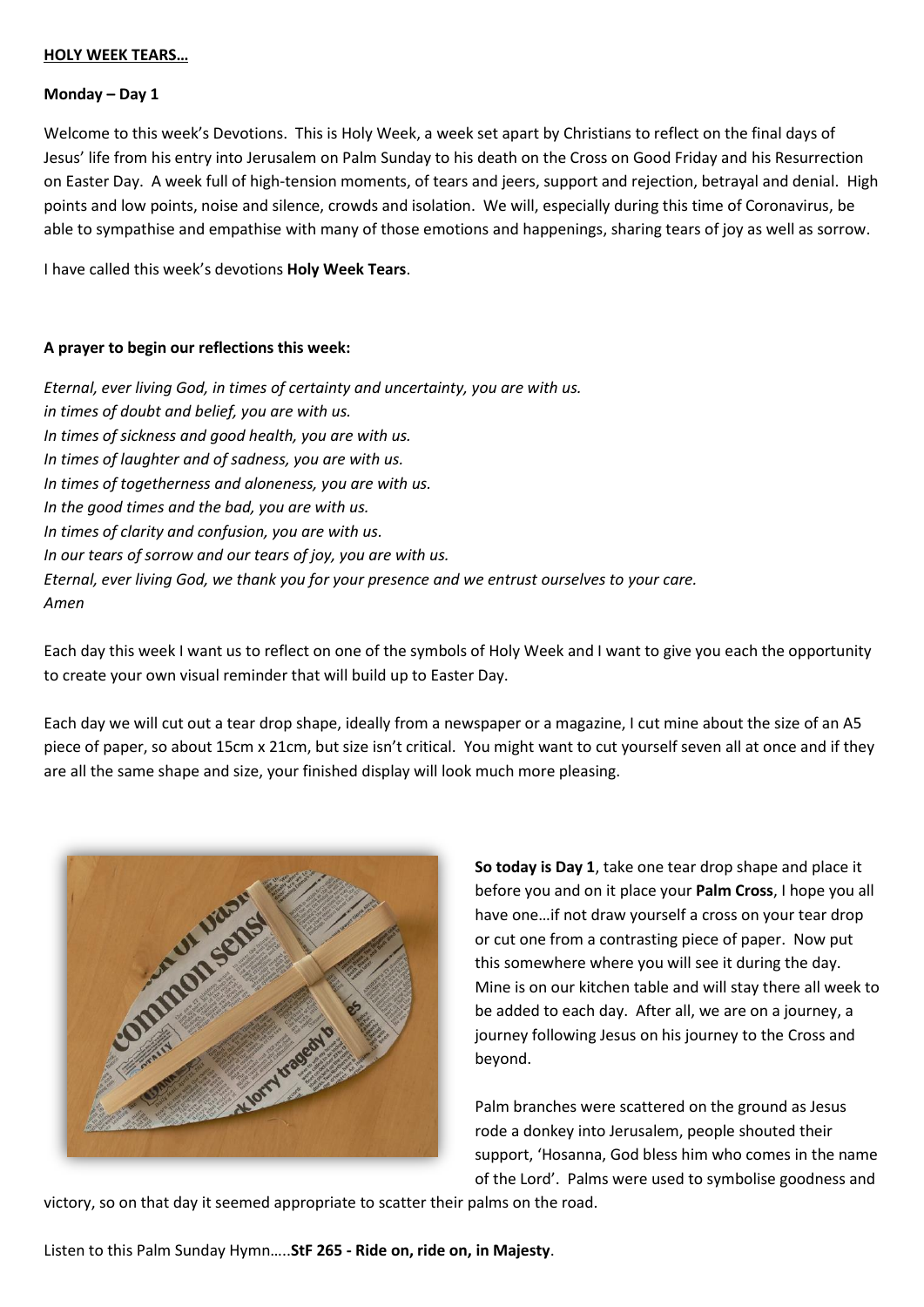These days we are asked to support so many causes and people, even recently we were asked to light a candle and place it in our window and to open our windows and clap in support of the NHS. We have been asked to support the environment by reducing our plastic usage. We are asked to carry on supporting charities that have had to "shut up shop" during the coronavirus, we have been asked not to cancel our membership, but to let them carry on. We are in our actions shouting Hosanna, we are showing our support. We click "like" on Facebook pages to show we like and support ideas and things and people and the world can see what we do. So the world, or at least our little part of it, will see how we show our support, what we wave our palms for, who it is we follow and support. I hope that those who know us, know of our allegiance to Jesus and know why the Cross, and today the Palm Cross, mean so much to us. Our belief in God, our journey with Jesus, our encounters with the Holy Spirit are not separate to life, but are integral to it, a part of who we are, that is why we lay our symbols this week on sheets of newspaper, the two become one.

### **A closing prayer:**

May the blessing of God who gave his Son for us, surround us with peace; May the blessing of Jesus who rode into Jerusalem for us, give us peace; May the blessing of the Holy Spirit poured out for us, burn within us and give us peace; May our triune God bless us in our tears of sorrow and of joy; This Holy Week, in these uncertain times and everyday. Amen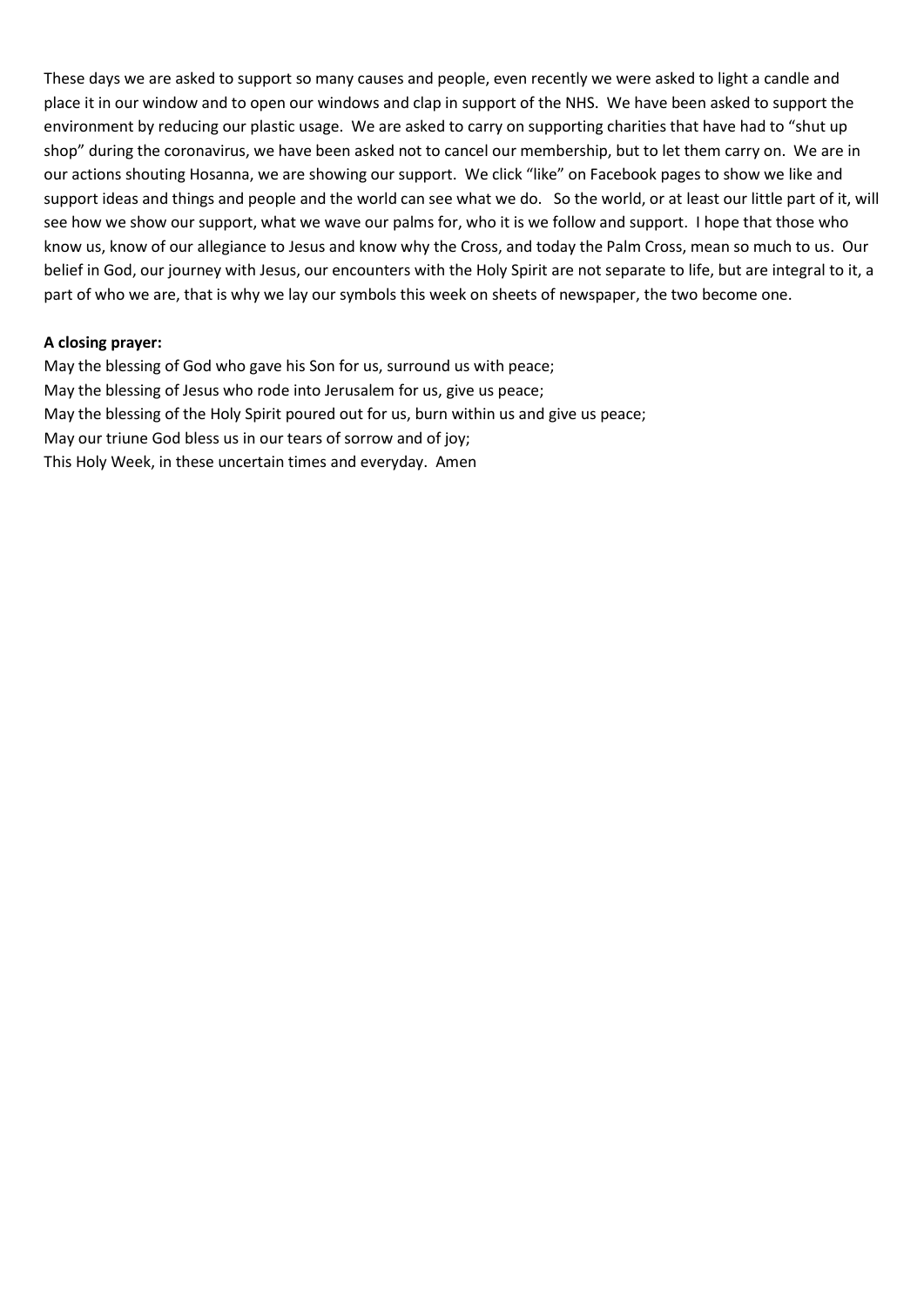

## **It is Tuesday, welcome to Day 2 of Holy Week Tears**

If you are journeying with us this week, you will know that today is **Day 2** of our Holy Week Tears reflections and that we are creating a visual focal point as we move through this Holy Week. Take your tear drop shape and place it next to yesterday's Palm Cross and on it place a **bread** roll or a slice of bread, a naan or pitta or a cracker. Bread is an important symbol throughout the Bible, not least because it demands some sort of preparation.

A few weeks ago I would have said "it is easy for us to get bread", maybe it isn't so easy now, but certainly in Biblical times it took a bit of time, no corner shop or supermarket to supply it. Unleavened bread was a more speedy make because you didn't have to leave it whilst the yeast did its work and rose the loaf, but you still had to build a fire, which meant collecting wood and getting a flame. We know how long it takes to make bread to get it to rise, it means a bit of forward planning, a bit of preparation. A bit of a settled

existence…think of those displaced and homeless, refugees in a foreign land. I make all our own bead, including sour dough and that takes three days, you need time and patience, there is preparation and waiting.

Remember how the Israelites had to leave Egypt with no time to let their bread dough rise? (**Exodus 12:34**) The Jewish people still use unleavened bread to celebrate Passover and their rescue from Pharaoh.

Jesus refers to himself as "the Bread of Life" (**John 6**)

Bread is nourishment and sustenance for the body, but Jesus offers spiritual bread that feeds our spiritual lives.

We recall some of that each time we pray the **Lord's Prayer**…maybe pray that now.

In Holy Week, in Jesus's journey towards the cross, he asked his Disciples to go and prepare the Upper Room for a meal together, find the story in **Luke 22:7-13**. Here he would share a final meal with his Disciples, he broke bread and shared wine and we recall this when we share Bread and Wine together in church.

Listen to this hymn and reflect on the words, and for today the first two verses are very significant.

### Hymn **StF 569: An upper room did our Lord prepare**…

### **A closing prayer:**

Eternal, Holy God, you are amongst and with us and we praise, we worship, we adore you. You are the calm at the centre of our beings, the hope of promises to come. You are the one who adds yeast to our beings You are the one who has prepared us, has kneeded and tended us.

You are the one who sees us rise and mature and become what you have us be.

You are indeed the Bread of Life for us and in us.

Eternal, Holy God, we praise and bless your Holy name.

Amen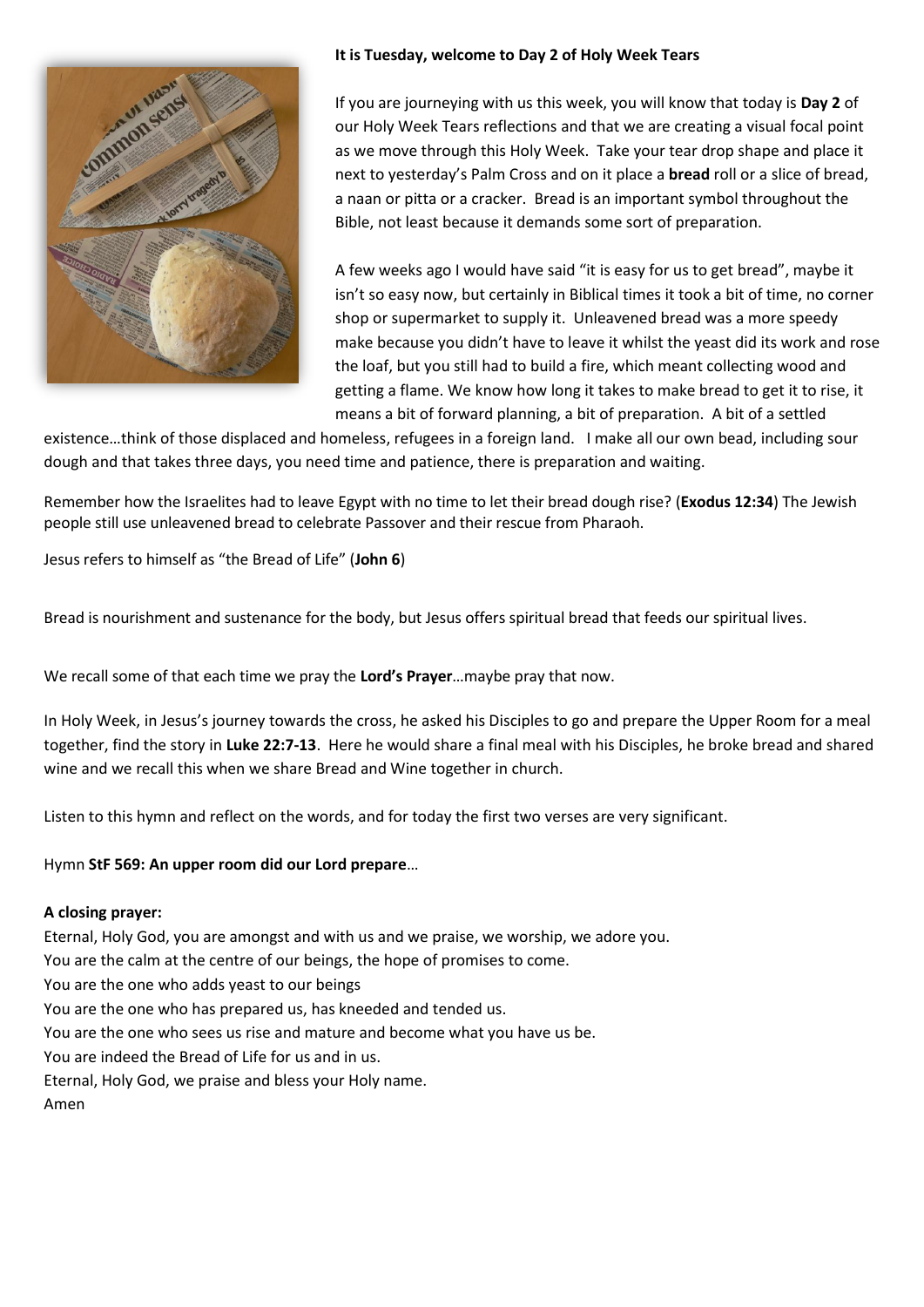

**It is Wednesday, welcome to Day 3 of Holy Week Tears**

If you are journeying with us this week, you will know that today is **Day 3** of our Holy Week Tears reflections and that we are creating a visual focal point as we move through this Holy Week. Take your tear drop shape and place it next to Monday's Palm Cross and Tuesday's Bread and on it place some **Silver Coins**.

### **A quiet thought:**

As we sit quietly and look at our silver coins we think of their value, their worth, their usefulness and we are thankful for them and for all else they give to us and mean to us.

The coins are symbols of the 30 Silver Coins that Judas was given for betraying Jesus, see **Luke 22:47-53**. Likely enough Judas would, last Sunday, have joined the support and shouts of Hosanna as Jesus entered Jerusalem. Here he is betraying his so called friend for 30 silver coins. What a change of allegiance…and all for money? We know all too well what happened to Jesus, but much less is written about what happened to Judas, but there are a few words of his journey, look at **Matthew 27:3-10** and **Acts 1:18-19**. Judas, who betrayed Jesus for money, seems to have had a change of heart and repented for his sin, but he had lied and in so doing betrayed his friend.

How easy it is to have a change of heart for the wrong reason. How easy it is to skew the truth or tell a lie. How easy to be blind to what the bigger picture really is. We are all guilty of that to some degree.

Hymn: **StF 267 - Jesus in the Olive Grove..**

## **A quiet thought:**

Let us think again of our silver coins and link in our minds how Judas used his coins. Maybe in the coming months, after all the changes of recent weeks, our coins will take on a different value, a different worth, a different meaning.

## **A closing prayer:**

Lord God, you know us through and through, you know our failings, our faults, our fears, our frailty. You know our hopes, our dreams, our desires, our wishes.

You know the heartache of our present hibernation, isolation, home centred existence.

We recall the stories of Holy Week, we see the images they create

We imagine some of the pain of Jesus, the anguish of the disciples, the fear of the authorities, the uncertainty of friendship, the reality of desertion, betrayal and even denial.

The cost of commitment and friendship, or care and support is often greater than we had imagined it would be.

The cost of giving and receiving sometimes stretches us physically, emotionally and spiritually.

Lord God, you know us through and through, accept us as we are, work with us as we are, befriend us again and again so that we feel forever enfolded in your care.

Amen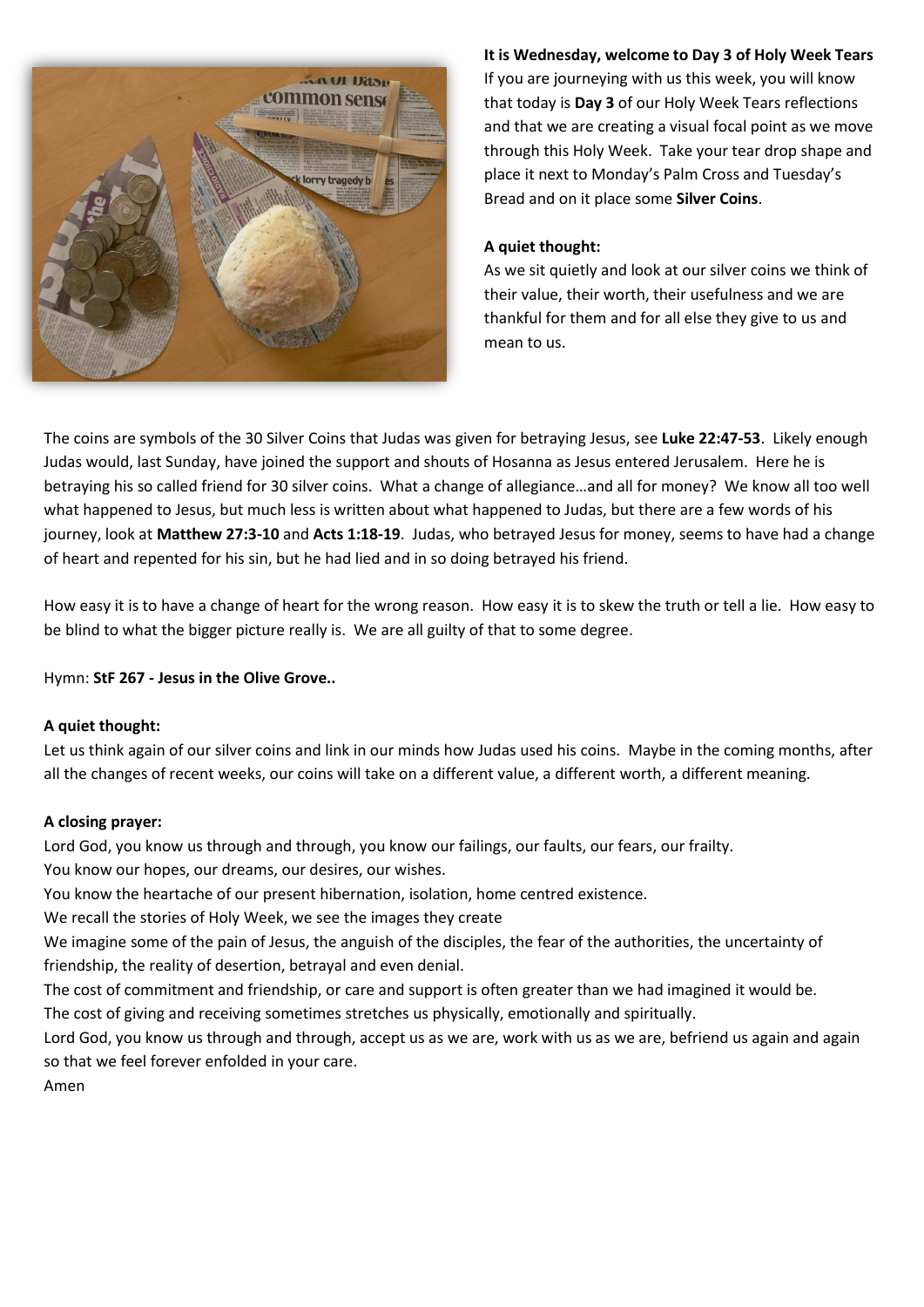

# **It is Maundy Thursday, welcome to Day 4 of Holy Week Tears**

If you are journeying with us this week, you will know that today is **Day 4** of our Holy Week Tears reflections and that we are creating a visual focal point as we move through this Holy Week. Take your tear drop shape and place it next to Monday's Palm Cross, Tuesday's Bread, Wednesday's Silver coins and on it place some **Soap and small cloth or a tissue**.

## **A quiet thought:**

Reflect on your bar (or bottle) of soap your cloth or tissue (or toilet paper!) and how something so ordinary and every day, something we have used with barely a thought, has in recent weeks become a

commodity of value and desire and need beyond anything we could have imagined a few weeks ago.

We add soap and towel (paper or otherwise) to our reflections this week as a reminder of Jesus' service to his Disciples, to his friends, to those nearest to him. He knelt and washed their feet. A final act from him to them, he was their servant king and he is ours too. No task too menial or humble. **John 13:1-15** tells the story for us.



Foot washing, normally the job of a servant, was an act that would have shocked and humbled his friends. He was aware that times were confusing for them, so he did something very basic, very every day, that they would understand, he would show them that they were to care and do for others as he had cared and did for them. Many of us are humbled now at the little acts of kindness shown to us in the present Coronavirus times. There are those who need their feet washing, but there are those who need a phone call, an email, a reassuring word, a shopping list collected, a prayer said, a letter posting. In their own right they are little insignificant acts, but they mean more than we can ever know. Even if we are self isolating we can offer service and the caring to those around us. Today, Maundy Thursday, maybe it is even more apt that we reflect on this.

A hymn for this day: **StF 249 - Jesu, Jesu, fill us with your love**…

## **A closing prayer:**

Servant God, you sit beside us, stand with us, breath with us, cry with us and we are humbled that you care for us. Wash away the dust from our minds, the dust in our eyes and our ears; let us see you and hear you and know you with such clarity, that we can rest in the knowledge of your abundant care, no matter what happens to us. Servant God, we give thanks for those whose acts of kindness make a difference to our lives, especially in these changing, confusing and frightening times; for those whom we rely on in times of need, for those who work tirelessly to ensure things are the best they can be. Bless them and bless us and all those we love. Amen.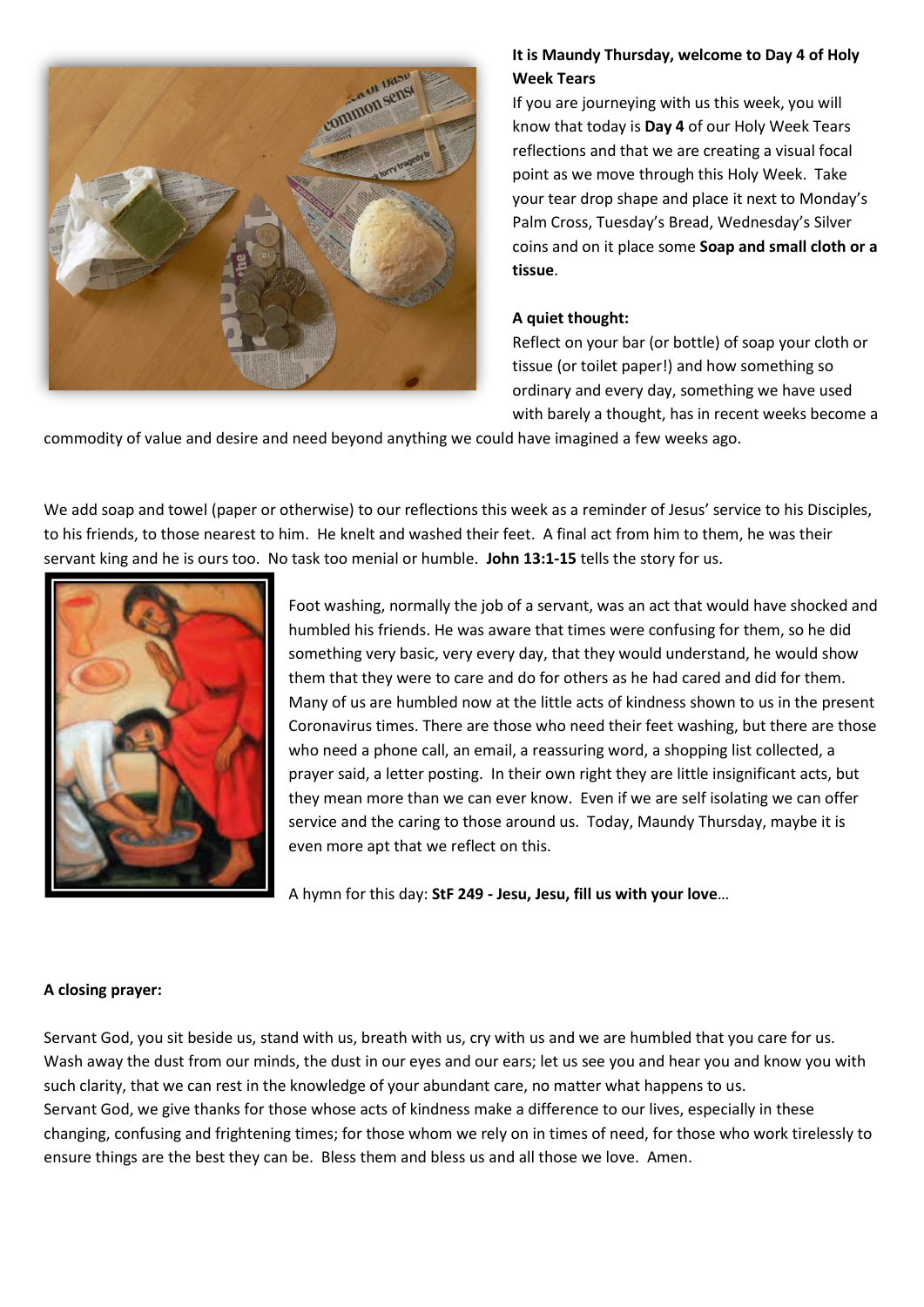### **It is Good Friday, welcome to Day 5 of Holy Week Tears**



If you are journeying with us this week, you will know that today is **Day 5** of our Holy Week Tears reflections and that we are creating a visual focal point as we move through this Holy Week. Take your tear drop shape and place it next to Monday's Palm Cross, Tuesday's Bread, Wednesday's Silver coins Maundy Thursday's soap and towel and on it place some spiky bits of bramble or hawthorn (if your garden has them) or **some nails, a cocktail stick, anything sharp and maybe if you have it a bit of purple cloth or paper.** 

### **A quiet thought:**

Reflect on your spiky prickly things, what they feel like.

Reflect on your bit of purple, rich and regal, what images does it evoke for you?

We add our spiky things to represent the crown of thorns placed upon Jesus' head at the crucifixion and the purple cloth represents the robe that was put on Jesus. Purple for royalty, Jesus was King of the Jews and still we refer to Jesus as King of Kings, Lord of Lords. Read the story of Good Friday in **Mark 15**. The images today are of pain, anguish, desolation, death, of desertion, sadness, bewilderment, confusion, hopes dashed, fears raised, engulfing darkness, grief and more….these are the images of Good Friday.

Let's listen to a Good Friday Hymn: **StF 287 - When I survey the wonderous cross…**

Those words will be etched in many of our minds from Good Friday's in years gone by…but what about these words of Brian Wren **StF 273**

- 1 Here hangs a man discarded, a scarecrow hoisted high, a nonsense pointing nowhere to all who hurry by.
- 2 Can such a clown of sorrows still bring a useful word, when faith and love seem phantoms and every hope absurd ?
- 3 Yet here is help and comfort for lives by comfort bound, when drums of dazzling progress give strangely hollow sound :
- 4 Life, emptied of all meaning, drained out in bleak distress, can share in broken silence our deepest emptiness :
- 5 And love that freely entered the pit of life's despair, can name our hidden darkness and suffer with us there.
- 6 Christ, in our darkness risen, help all who long for light to hold the hand of promise till faith receives its sight.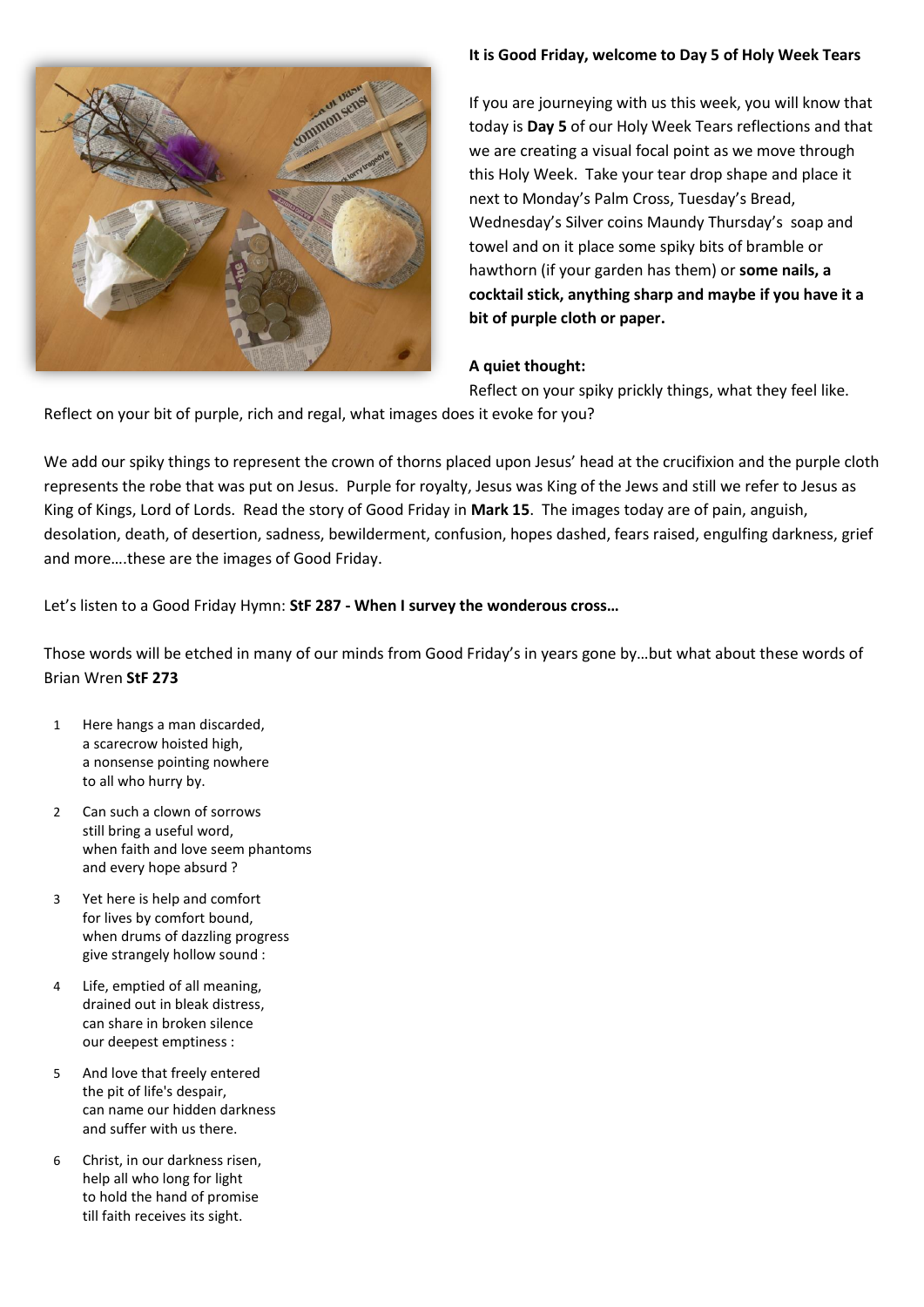### **A closing prayer:**

Blessed God, our hearts feel broken as we reflect on the events of Good Friday and we try to feel your pain. We imagine the fear and anger and all the emotions of the day and somehow this year of all years, they resonate deeply with us.

Blessed God, we know you share the pain and anguish of the day with us. In Jesus, you suffered and you died for us; now in Jesus we pray for your protection, your love, your gentleness and we pray in this in between time for a vision of



a brighter future, of life enriched and in all its fullness. Amen **It is Saturday, welcome to Day 6 of Holy Week Tears**

If you are journeying with us this week, you will know that today is **Day 6** of our Holy Week Tears reflections and that we are creating a visual focal point as we move through this Holy Week. Take your tear drop shape and place it next to Monday's Palm Cross, Tuesday's Bread, Wednesday's Silver Coins, Maundy Thursday's soap and towel, Good Friday's prickly and purple things and on it place some **herbs or spices or perfume.**

#### **A quiet thought:**

Reflect on your Herbs. Spices or Perfume. What do you use them for and why?

Read about what happened to Jesus after he died, **Mark 16:1-8**

We, as Christians, normally spend the Saturday between Good Friday and Easter Day preparing for the Easter Day celebrations in church and home. Maybe buying last minute Easter Eggs, planning an Easter Egg hunt for the youngsters drawing Easter bunnies and spring chicks with the children, "dressing" the church, filling it with flowers and getting ready a cross to decorate on Easter morning. All about preparation.

For the first disciples of Jesus it must have been a long day, not knowing what to do, where to go, how they were going to manage, suddenly their whole life had changed (I guess in many ways people who have been made redundant, or ever furloughed, have a bit of that feeling). Their "jobs" had relied on Jesus. Now he had been crucified and buried in the tomb. So, they had lost their leader, their jobs and they grieved for their friend. All human emotions we can relate to. They felt alone and bereft, again, especially in these days, we can empathise with them. The women had the task of gathering herbs and spices to anoint the body and that was what they would do on Sunday morning, they couldn't do it on Saturday, that was Jewish Passover. Preparation then for what was to come. BUT…what was to come was not what they expected…but for now, on this Holy Saturday, they waited, they prepared. Our herbs, spices, perfume, remind us of their waiting, waiting to perform what they thought was the last act of kindness and respect for their friend. Time must have seemed to stand still, must have weighed heavily on their shoulders; their minds filled with "what ifs", "maybe", filled with waiting and wondering, longing and hoping.

### **A reflection on our Lenten journey:**

Together and alone we set out on our lenten journey.

We set out as One set out as one.

We have travelled, still will travel, to places we are not happy with to places we are not comfortable with to places that hurt us to places that challenge us.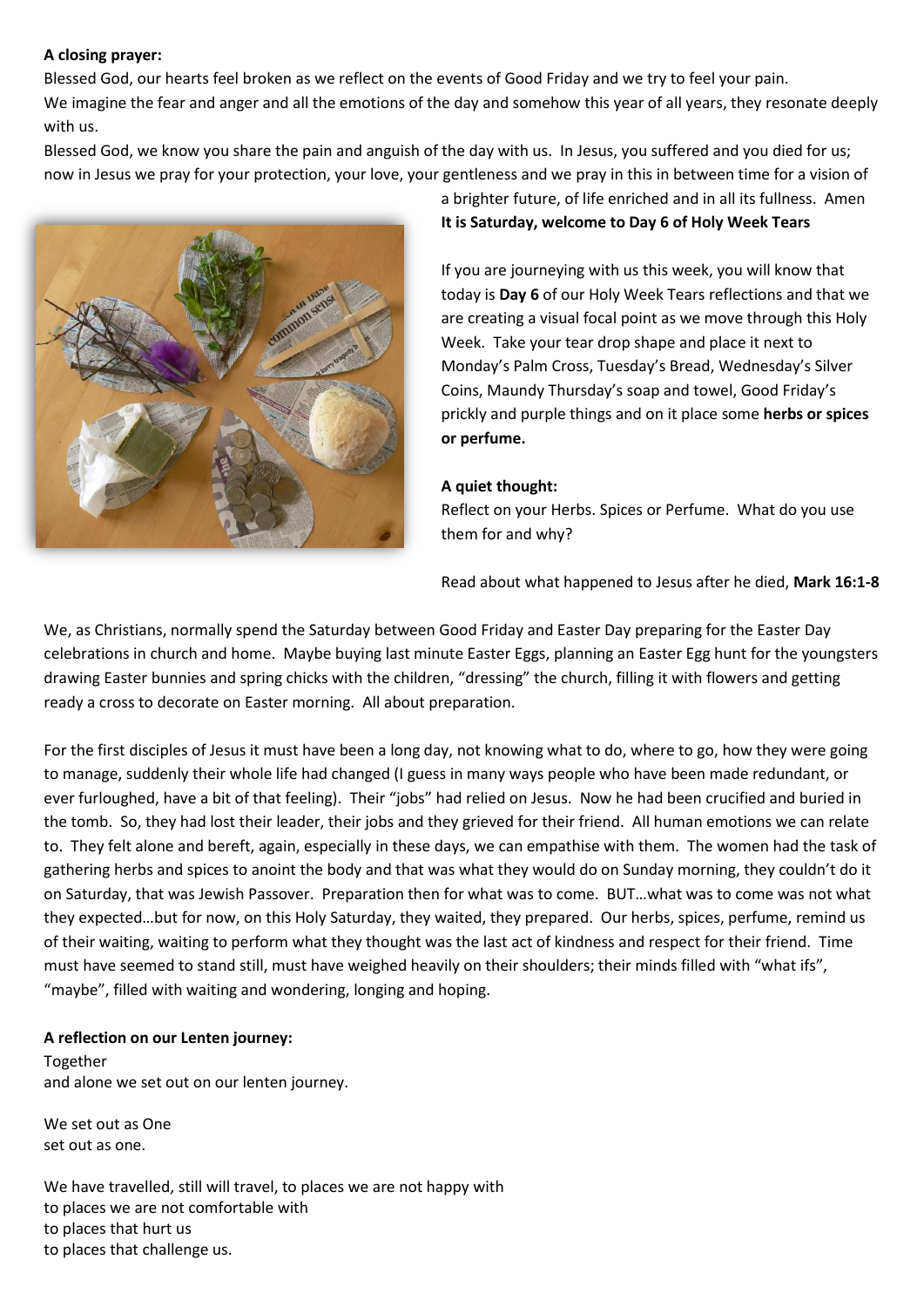We have travelled, still will travel, to places that settle and sustain us to places that cocoon us to places that release us.

We have travelled, still will travel, alone and apart together and at one. We have travelled, still will travel, happy and sad.

We have travelled, still will travel, willingly and reluctantly.

But travel we will.

And after travel is journey's end.

If we have travelled Lent If we have travelled Holy Week then we will find Easter.

Find ourselves somewhere different to where we started with different tears. Find ourselves somewhere different to where we started. Find ourselves different to when we started. Find ourselves different. Find ourselves. Find.

Find GOD

This hymn encompasses so much of what we have been reflecting on: **StF277 - My song is love unknown**….

## **A closing prayer:**

Immortal God, these days of waiting are tinged with a myriad of emotions, like a kaleidoscope, each time we look and think, different images pass in front of us, different memories, pictures, smells, experiences. Hold us tight, hold us securely in your presence and bring us from the death of Good Friday to the glories of Resurrection Day. Amen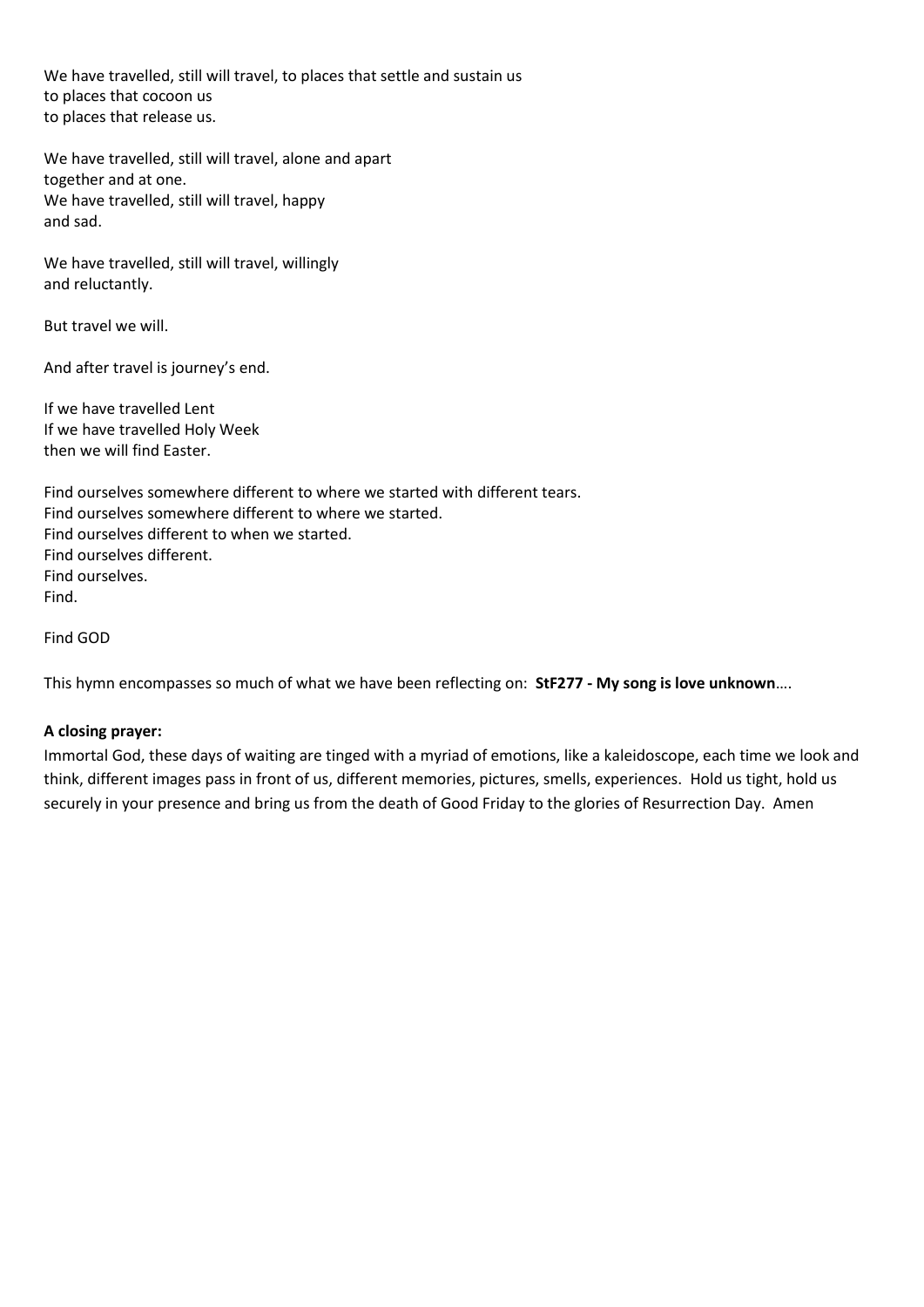

**It is EASTER SUNDAY, welcome to Day 7 of Holy Week Tears**

#### **Love and Prayers to you all on this Easter Day!**

If you have journeyed with us this last week, you will know that today is **Day 7** of our Holy Week Tears reflections and that we have been creating a visual focal point as we have moved through Holy Week.

**Hallelujah!** Christ is Risen, that is our joyful cry today…no more tears of sadness, today tears of joy. No more tears on our display but in the centre of your tear drops place a vase of **flowers** and if you can find some **butterfly** pictures to cut out or draw, add them to the vase as well.

No quiet thought, but a rousing hymn with which to launch our day, even an Easter Day different from what we had hoped for and imagined: **StF 303 -I know that my redeemer lives**.

Flowers and Butterflies are symbols of new life, bursting forth from the darkness. Easter celebrates the Resurrection of Jesus who was born for us, died for us and rose from the dead for us.

Read of the Resurrection that we celebrate today: **Matthew 28**

### **A meditation for this day:**

The dark clouds that yesterday tumbled across the sky and rested on the hills, are now yielding to the finger shafts of golden brilliance creeping across the darkness. The tears of yesterday that blurred our vison and wet our cheeks and were without consolation are now tears no more but salty stains marking the moment. And the dawn brings light, golden brilliance as splinters of glass, spreading and transforming before our eyes and our tears are gone, wiped away, and we make our way in the changing light and a clearer vision to the tomb of sadness and oppressive darkness and BEHOLD the darkness is no more the tumbled clouds have given way deep sadness and bewilderment, the heavy pain of death TRANSFORMED. Light and Life stand before us. "Who is it that you seek?" Death is gone, overcome, overshadowed, overwhelmed. Life lives, loves, hopes, tears of joy like diamonds glisten. The cross is no more than wood chopped and fashioned. The tomb a stone hewn place Beyond and above Halleluiahs resound and echo and fill our minds… For Christ is alive and the tumbled clouds have been transformed… Tears of joy and relief of happiness and celebration wash away our fears… Our spirits lifted, enlightened, And Christ is the golden brilliance by which we see our lives, and Halleluiah is our Cry…Halleluiah, Halleluiah, Halleluiah. FOR JESUS CHRIST IS RISEN.